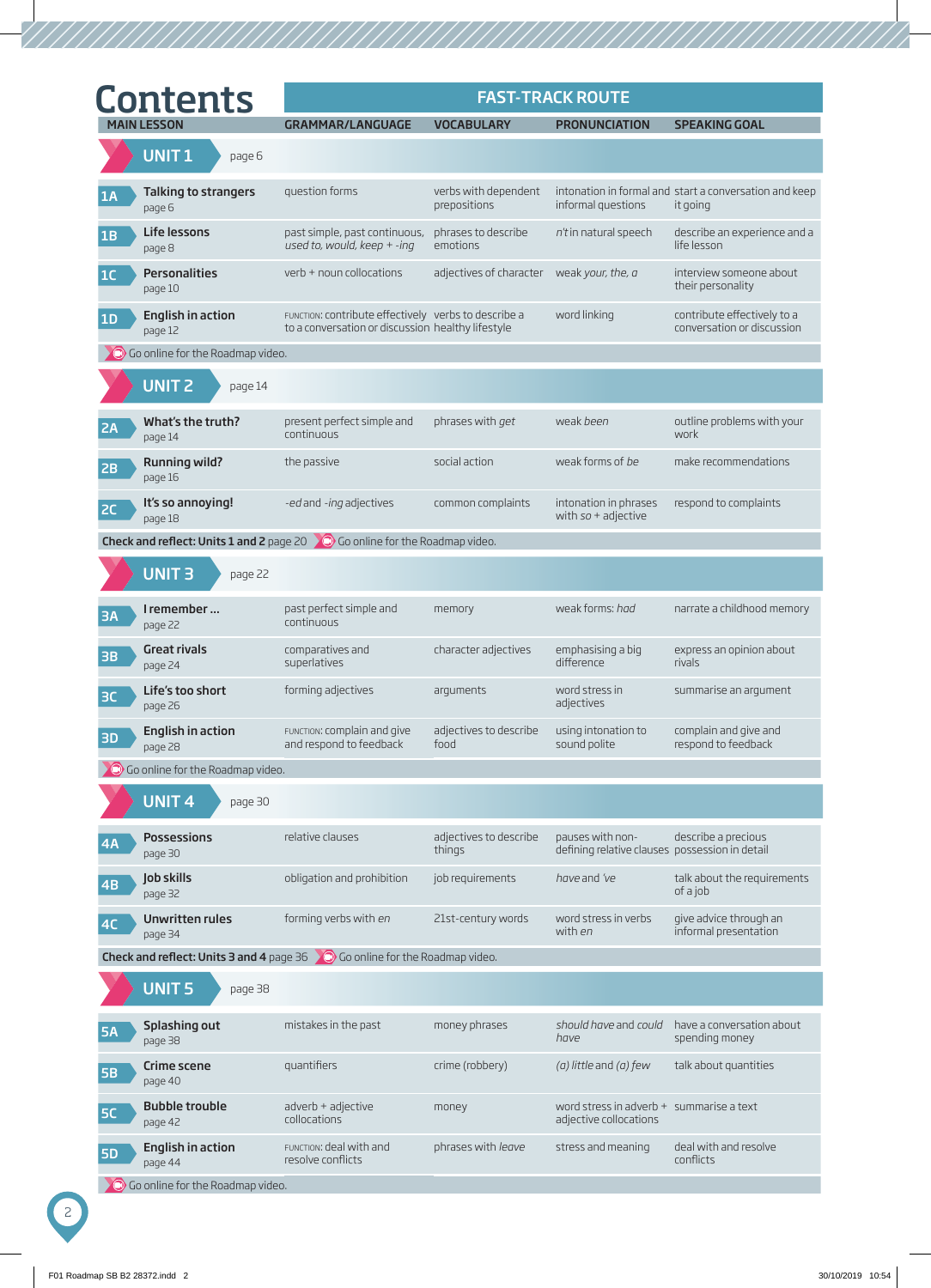## EXTENDED ROUTE

MAIN LESSON GOAL PRONUNCIATION SPEAKING SPEAKING SPEAKING SPEAKING SPEAKING SPEAKING SPEAKING STATES AND FOCUS

| 1A Develop your listening<br>page 86 | understand common<br>informal conversations  | recognising exaggeration                        |
|--------------------------------------|----------------------------------------------|-------------------------------------------------|
| 1B Develop your writing<br>page 116  | write a detailed description<br>of a place   | adding interest to a description                |
| 1C Develop your reading<br>page 96   | understand an article with<br>survey results | understanding cause and effect<br>relationships |



| asking for and giving personal  | write an informal email to | 2A Develop your writing   |
|---------------------------------|----------------------------|---------------------------|
| news                            | a friend                   | page 118                  |
| identifying formal and informal | understand what makes      | 2B Develop your reading   |
| texts                           | a text formal              | page 98                   |
| recognising positive and        | understand detailed        | 2C Develop your listening |
| negative instructions           | quidance                   | page 87                   |

| 3A Develop your writing<br>page 120  | write a personal anecdote                  | showing the time and sequence<br>of events |
|--------------------------------------|--------------------------------------------|--------------------------------------------|
| 3B Develop your listening<br>page 88 | understand most of a<br>TV/radio programme | ignoring filler phrases                    |
| 3C Develop your reading<br>page 100  | understand a magazine<br>article           | using a monolingual dictionary             |

| 4A Develop your reading<br>page 102  | understand a magazine<br>article | understanding the writer's<br>purpose                  |
|--------------------------------------|----------------------------------|--------------------------------------------------------|
| 4B Develop your writing<br>page 122  | write a covering email           | matching a covering email with a<br>job advert         |
| 4C Develop your listening<br>page 89 |                                  | understand phone messages understanding understatement |





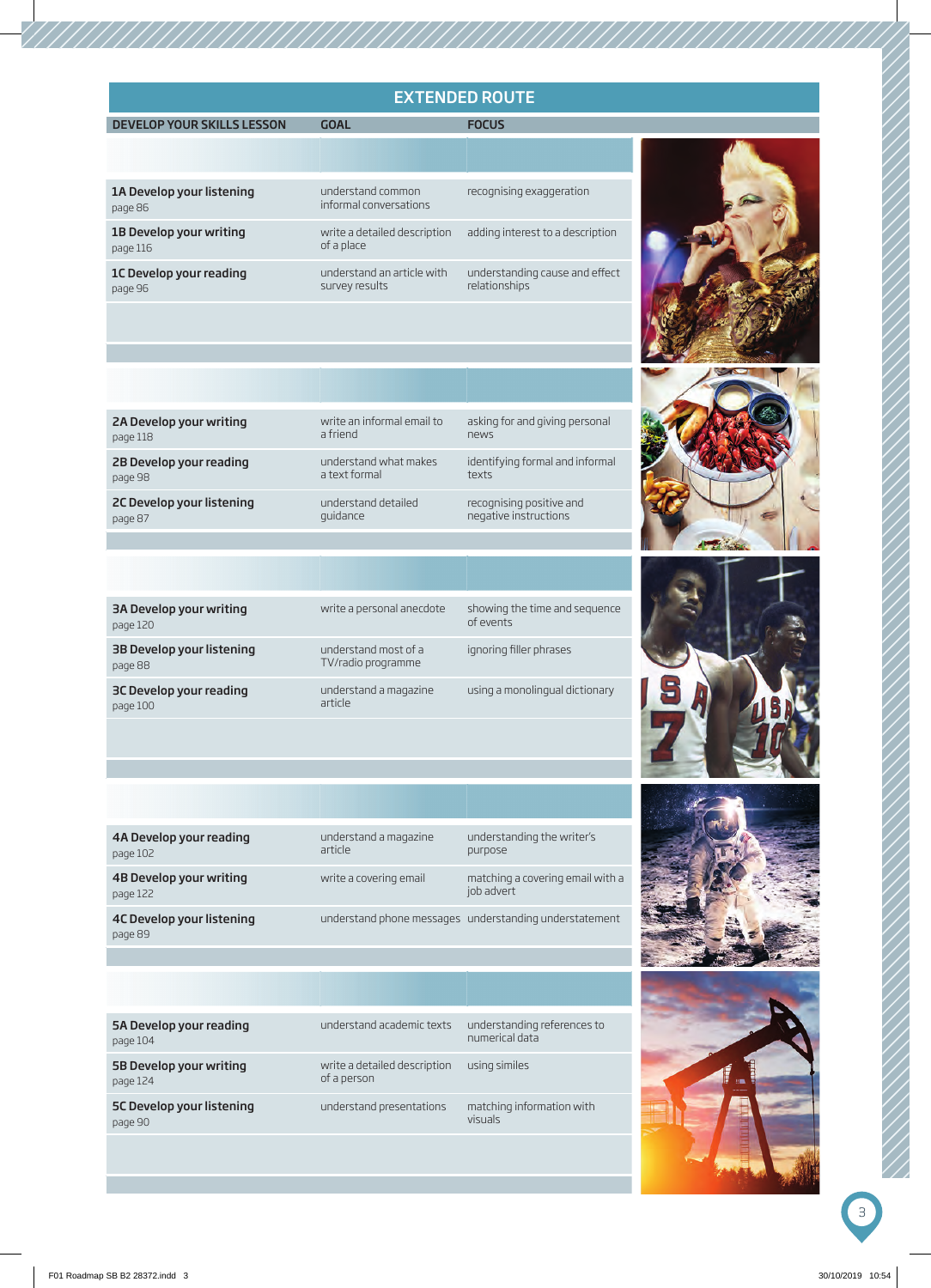| <b>Contents</b> |                                        | <b>FAST-TRACK ROUTE</b>                                                                                |                                                              |                                       |                                                                   |  |
|-----------------|----------------------------------------|--------------------------------------------------------------------------------------------------------|--------------------------------------------------------------|---------------------------------------|-------------------------------------------------------------------|--|
|                 | <b>MAIN LESSON</b>                     | <b>GRAMMAR/LANGUAGE</b>                                                                                | <b>VOCABULARY</b>                                            | <b>PRONUNCIATION</b>                  | <b>SPEAKING GOAL</b>                                              |  |
|                 | <b>UNIT6</b><br>page 46                |                                                                                                        |                                                              |                                       |                                                                   |  |
| <b>6A</b>       | Love it or loathe it?<br>page 46       | verb $+ -ing$ and infinitive<br>with to                                                                | common idioms                                                | sentence stress                       | talk about things you love<br>and loathe                          |  |
| <b>6B</b>       | We can work it out<br>page 48          | reported speech                                                                                        | negotiating                                                  | s and ss                              | summarise a negotiation                                           |  |
| <b>6C</b>       | <b>Tricky conversations</b><br>page 50 | verb patterns after<br>reporting verbs                                                                 | reporting verbs                                              | word stress in verbs                  | paraphrase what someone<br>has said                               |  |
|                 |                                        | <b>Check and reflect: Units 5 and 6</b> page 52 0 Go online for the Roadmap video.                     |                                                              |                                       |                                                                   |  |
|                 | <b>UNIT7</b><br>page 54                |                                                                                                        |                                                              |                                       |                                                                   |  |
| <b>7A</b>       | <b>Possible futures</b><br>page 54     | real conditionals                                                                                      | social issues                                                | schwa sound                           | talk about possible<br>consequences of situations                 |  |
| 7B              | <b>Business plans</b><br>page 56       | future forms and degrees<br>of probability                                                             | collocations with make, sentence stress<br>take, do and give |                                       | describe future plans with<br>degrees of probability              |  |
| 7C              | <b>Cultural awareness</b><br>page 58   | introductory /t                                                                                        | personal and<br>professional<br>relationships                | sentence stress                       | summarise a situation and<br>give opinions and advice             |  |
| <b>7D</b>       | <b>English in action</b><br>page 60    | FUNCTION: lead a discussion<br>and come to a decision                                                  | meetings and<br>discussions                                  |                                       | linking wand y sounds lead a discussion and come to<br>a decision |  |
|                 | O Go online for the Roadmap video.     |                                                                                                        |                                                              |                                       |                                                                   |  |
|                 | <b>UNIT 8</b><br>page 62               |                                                                                                        |                                                              |                                       |                                                                   |  |
| <b>8A</b>       | It's so predictable<br>page 62         | second conditional                                                                                     | events in films                                              | linking w sound                       | talk about your favourite<br>film/TV series                       |  |
| <b>8B</b>       | On the run<br>page 64                  | conditionals in the past                                                                               | searching and hiding                                         | would have and<br>wouldn't have       | talk about other options and<br>outcomes in the past              |  |
| <b>BC</b>       | Great art?<br>page 66                  | linkers of concession                                                                                  | visual art                                                   | linkers of concession                 | develop an argument for a<br>class debate                         |  |
|                 |                                        | <b>Check and reflect: Units 7 and 8</b> page $68$ $\bullet$ $\bullet$ Go online for the Roadmap video. |                                                              |                                       |                                                                   |  |
|                 | <b>UNIT9</b><br>page 70                |                                                                                                        |                                                              |                                       |                                                                   |  |
| <b>9A</b>       | <b>Mysteries</b><br>page 70            | past modals of deduction                                                                               | mystery                                                      | sentence stress                       | speculate about unsolved<br>mysteries                             |  |
| <b>9B</b>       | <b>Strange theories</b><br>page 72     | verb patterns                                                                                          | knowledge                                                    | vowel sounds in<br>verb/noun pairs    | plan and give a convincing<br>argument                            |  |
| 9C              | Celebrity<br>page 74                   | phrasal verbs                                                                                          | common phrasal<br>verbs                                      | word linking                          | describe a personal<br>experience                                 |  |
| <b>9D</b>       | <b>English in action</b><br>page 76    | FUNCTION: explain a problem<br>and ask for action                                                      | describing problems<br>with products and<br>services         | elision                               | explain a problem and ask for<br>action                           |  |
|                 | Co online for the Roadmap video.       |                                                                                                        |                                                              |                                       |                                                                   |  |
|                 | <b>UNIT 10</b><br>page 78              |                                                                                                        |                                                              |                                       |                                                                   |  |
| <b>10A</b>      | Will I be happy?<br>page 78            | future perfect and<br>future continuous                                                                | personal fulfilment                                          | Will you have? and<br>Will you be?    | talk about future events                                          |  |
| <b>10B</b>      | Believe it or not!<br>page 80          | articles                                                                                               | fame                                                         | the                                   | maintain a discussion on<br>interesting facts                     |  |
| <b>10C</b>      | <b>New solutions</b><br>page 82        | compound adjectives                                                                                    | persuasion and<br>enforcement                                | word stress in<br>compound adjectives | give detailed opinions                                            |  |
|                 |                                        | <b>Check and reflect: Units 9 and 10</b> page 84 $\bigcirc$ Go online for the Roadmap video.           |                                                              |                                       |                                                                   |  |
|                 | Language bank page 136                 | Vocabulary bank page 156                                                                               | Communication bank page 166                                  |                                       | Irregular verbs page 176                                          |  |